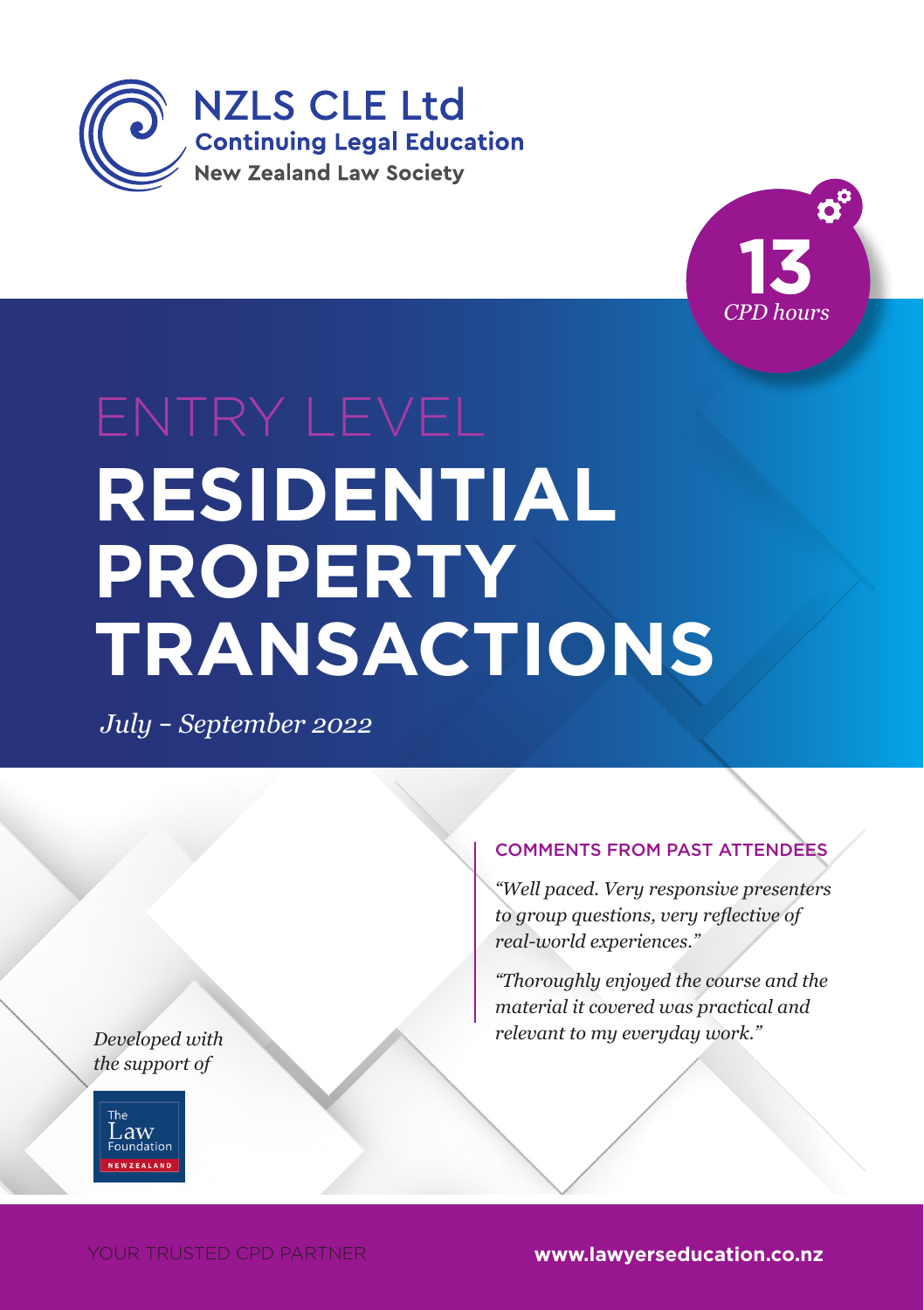## ENTRY LEVEL **RESIDENTIAL PROPERTY TRANSACTIONS**



*This small group intensive workshop guides you step-by-step through three transactions: a stand-alone fee simple residential dwelling, a cross-lease dwelling and a unit title property.*

#### **LEARNING OBJECTIVES**

#### **The course covers how to:**

- Deal with matters such as requisitions, undertakings, special conditions, and settlement.
- Use standard forms and procedures, particularly agreements for sale and purchase and land registration documents.
- Distinguish between and become more familiar with various types of titles and different ownership and funding options.
- Recognise and develop file management practices that reduce the chance of error or poor service to clients.
- Apply risk management practices that recognise areas requiring decisions or input from your employing principal, including identifying conflict issues.
- Advise on AML compliance, OIO Residential Land Statements, Authority and Instruction witnessing, Bright-Line and Residential Land Withholding Tax obligations, and tax statements.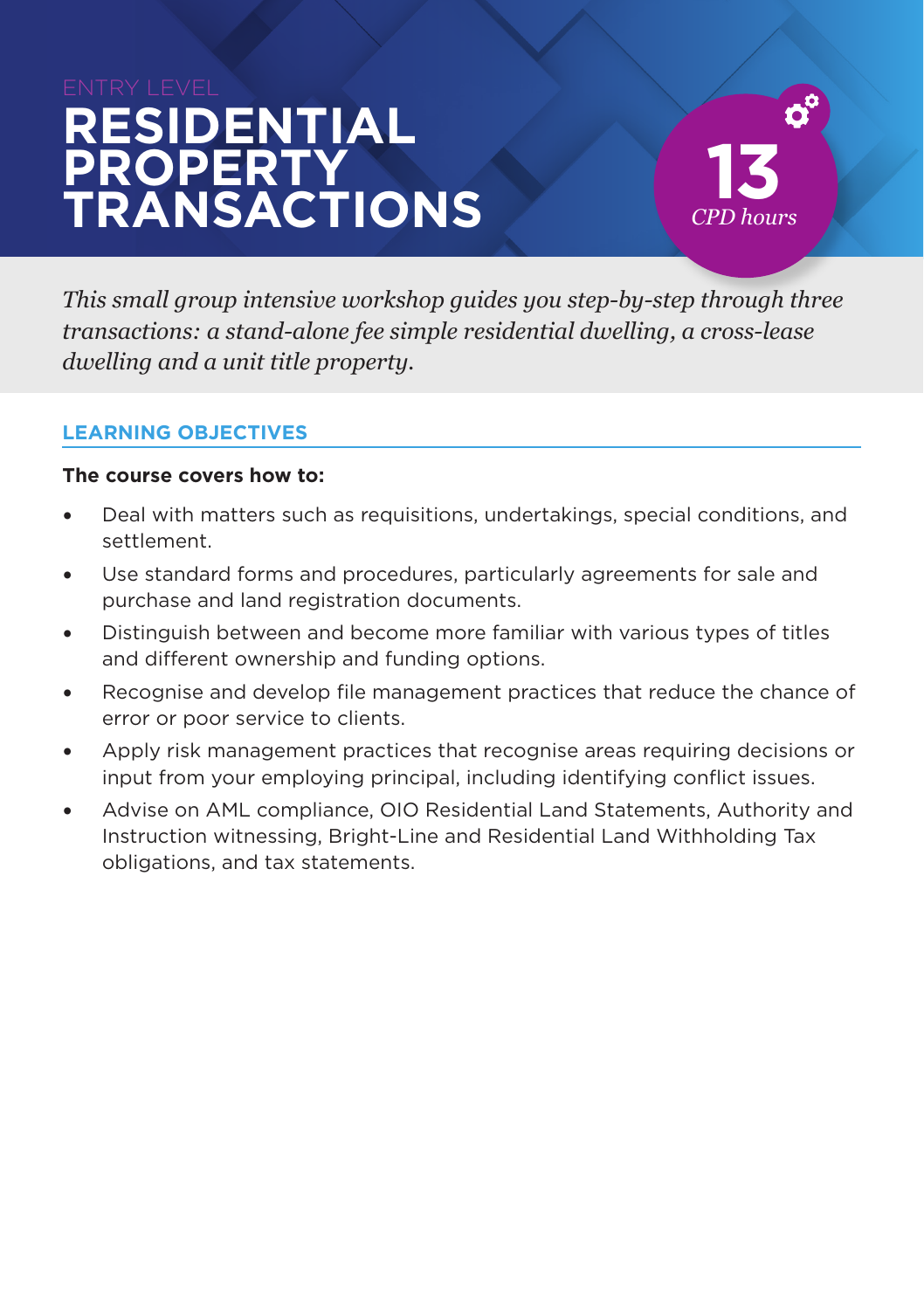#### **PRESENTERS**



*Hamish Douch, Mortlock McCormack Law, Christchurch* Hamish is involved in all areas of property law particularly subdivisions where he has clients all over the country. He has been on the NZLS Property Law Executive for the past 5 years and is a firm believer in encouraging collegiality in the profession.



#### *Lauchie Griffin, Wakefields Lawyers Ltd, Wellington*

Lauchie is a property, commercial and trusts & succession specialist with over 30 years of legal practice experience. He is the founder of Wakefields Lawyers – a technology-driven legal firm.



#### *Michael Hofmann-Body, Gillespie Young Watson, Lower Hutt*  Michael heads his firm's specialist residential conveyancing division, HomeLegal. He also acts for a number of real estate agents and agencies. Michael is an approved trainer for the Real Estate Authority and has been involved in writing their training materials.



#### *Nick Kearney, Davenports Law, Auckland*

Nick has been in practice since 2000, specialising in property and commercial law. He holds a master's degree in real estate law and is a contributing writer to *Butterworths Conveyancing Bulletin*.



#### *Duncan Terris, Terris Legal, Christchurch*

Duncan has practised in a wide variety of property work for more than 30 years. He has served on the NZLS Property Law Section Executive for more than 15 years with the past five years as Chair. Duncan has been on the NZLS Council for the past five years.



#### *Anita Wan, Anderson Lloyd, Auckland*

Anita joined Anderson Lloyd's Auckland offices in 2019 after several years as a property specialist. She is interested in all aspects of residential and commercial property law, especially guiding first home buyers through the purchase process.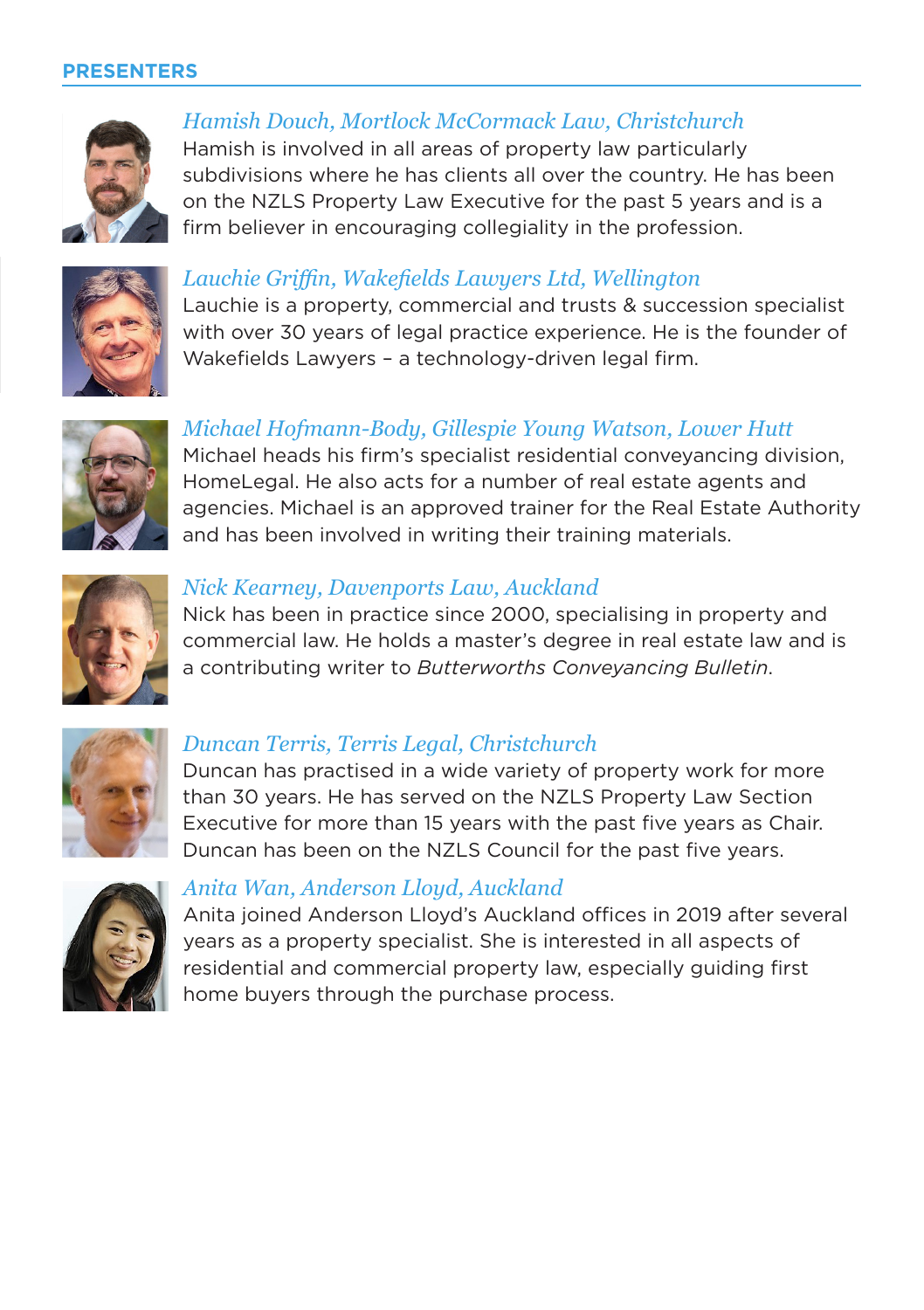| <b>FORMAT</b>                      | You will work through the three case files in a small group<br>as well as in full group discussions. You are required to<br>complete at least two hours of preliminary work before<br>attending.                                                                                                                                                                                                                          |                        |
|------------------------------------|---------------------------------------------------------------------------------------------------------------------------------------------------------------------------------------------------------------------------------------------------------------------------------------------------------------------------------------------------------------------------------------------------------------------------|------------------------|
| <b>WHO SHOULD</b><br><b>ATTEND</b> | This course is a must if you are a lawyer, legal executive or<br>litigator with limited practical experience in property law.<br>Please note:<br>Participants are expected to have completed at least 3-6<br><b>months</b> in a legal environment and be familiar with the<br>ADLS standard form agreement for sale and purchase of<br>real estate.<br>• Places are limited so register early to avoid<br>disappointment. |                        |
| FEE (Incl GST)                     | NZLS members \$715; non-members \$765. This includes<br>materials and all catering.                                                                                                                                                                                                                                                                                                                                       |                        |
| <b>MATERIALS</b>                   | You will receive a manual which covers most aspects of<br>residential property transactions in detail, along with three<br>files of documents and fact situations dealing with a variety<br>of potential and actual problems.                                                                                                                                                                                             |                        |
| <b>TIMING</b>                      | Day 1: 9.00am - 5.15pm                                                                                                                                                                                                                                                                                                                                                                                                    | Day 2: 8.30am - 5.00pm |